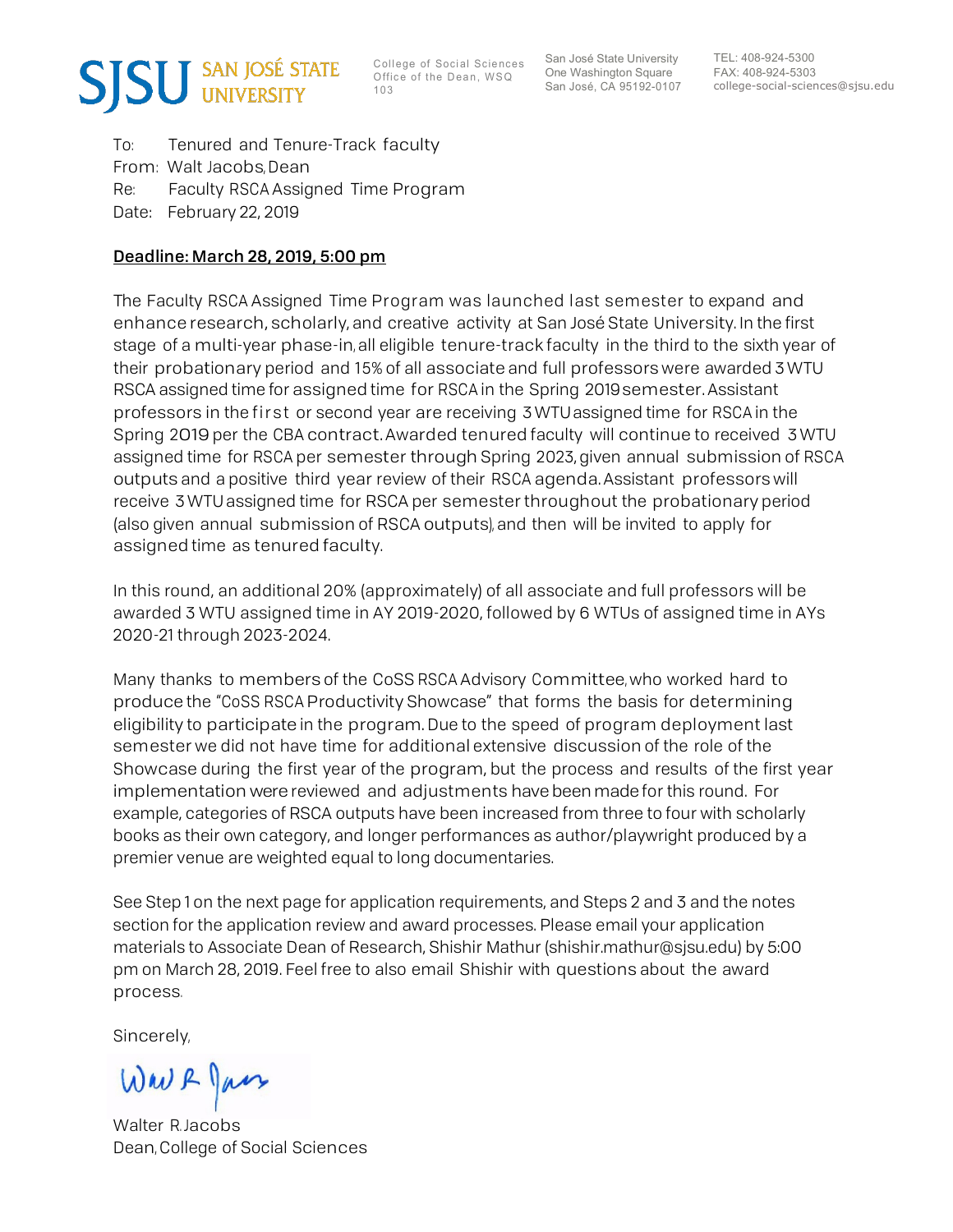## **SJSU Faculty RSCA Assigned Time Program for College of Social Sciences Faculty**

## **Step 1:**

 Current Associate/Full Professors who did not receive the RSCA Assigned Time Award in the first round and all assistant professors who are currently in the second year of a probationary appointment should apply now. The applicants are invited to provide the following materials by March 28, 2019 (please note that all applicants need to meet the criteria for minimum RSCA Activity; see Appendix A to determine your eligibility):

- a) Cover Sheet including name, rank, department, college, and date of appointment to the University.
- b) A 400-600 word proposal in lay-person language that provides an overview of your RSCA agenda for the next five (5) years. The proposal should include:
	- i. Description of the proposed scholarly agenda, including goals and activities. Evaluation criteria: a) clarity of the proposal, and b) contribution to knowledge and scholarship in the discipline. 25 points.
	- ii. Anticipated RSCA outputs with timeline (Examples: journal articles or books, conference presentations, other peer reviewed scholarly or creative outcomes, and external grant funding). Evaluation criteria: a) how outputs align with the RSCA agenda, b) where relevant to agenda, how outputs may have other impacts; and c) feasibility. 17 points.
	- iii. Description of how the RSCA agenda benefits students. Benefits could accrue from the following, among others: by bringing research into the classroom; by involving students in RSCA projects; by conducting research on student learning; and by expanding the scholarly field which benefits students in the long run. Evaluation criteria: Quality of the description (not the number of ways the RSCA agenda benefits students). 8 points.

 Please note that all the three sections combined should not exceed the 600-word limit. Also, please provide an overview of your RSCA agenda for the next five years even if you are a probationary faculty likely to come up for tenure before that.

- c) Filled RSCA Output Table (see Appendix B). Evaluation criterion: record of RSCA success. *Additional criterion for Associate and Full Professors*: Wherever applicable in the output table, note the work supported by college and university assigned time and summer salary awards—among others, this information and sections d) and e) will be used to assess the feasibility of section b-ii of the RSCA agenda. 50 points.
- d) An updated CV; and
- e) A list of all the RSCA assigned time awards and the summer salary awards in support of RSCA received during the period January 01, 2014 to March 15, 2019 from the college and the University (henceforth called RSCA support). Please do not list other RSCA awards such as travel awards.

## **Step 2:**

 The Dean's Office will verify: a) RSCA citations; b) receipt of the CV; c) the list of assigned time/summer salary awards; and d) minimum RSCA activity achievement.

## **Step 3:**

 All Assistant Professors who have provided a complete application and meet the criteria for minimum RSCA activity will be granted 3 WTUs of assigned time for RSCA activities each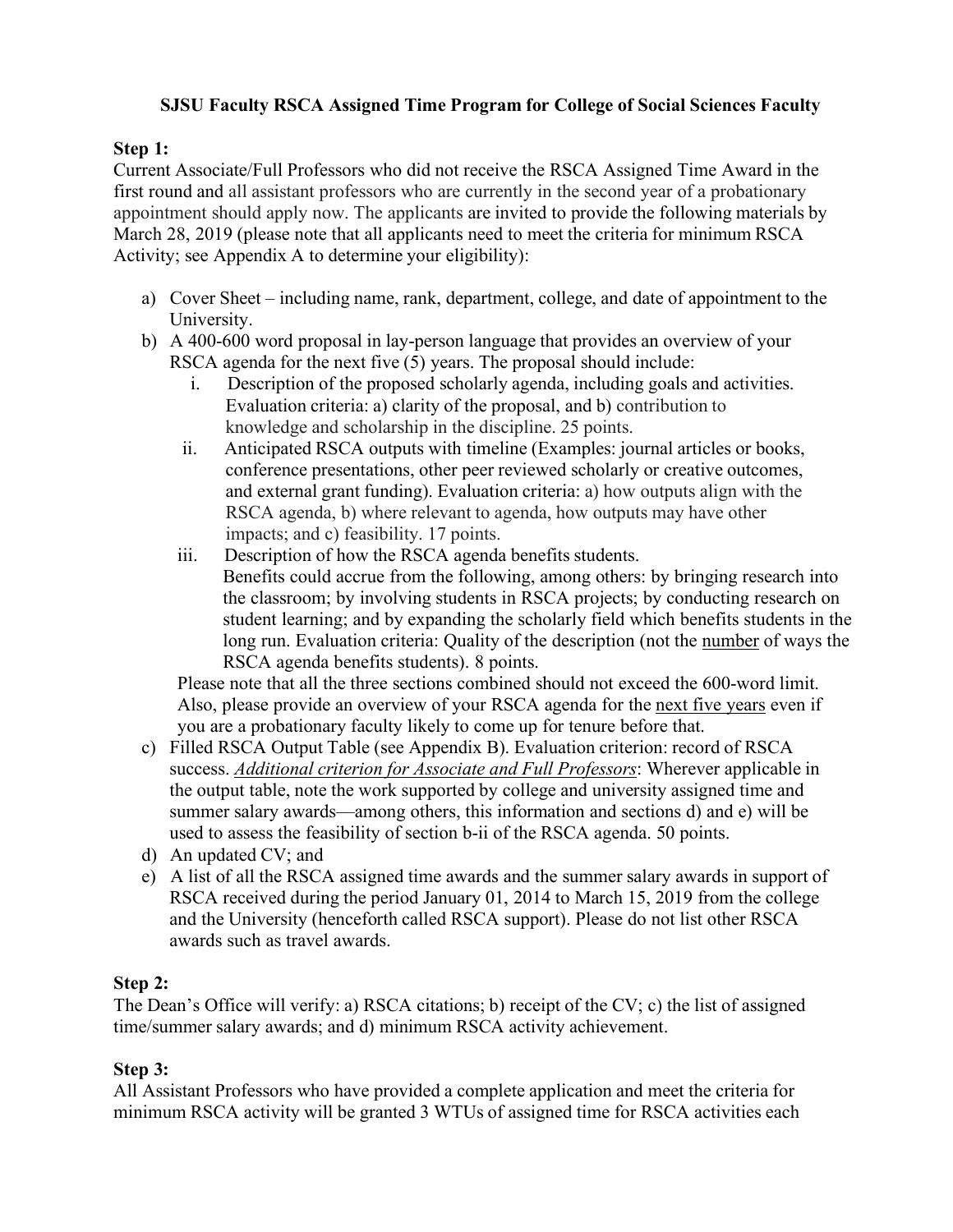semester through the end of their probationary periods. The awardee's 15 WTU/semester workload will be composed of maximum 9 WTUs for class instruction, 3 WTUs for RSCA activity, and 3 WTUs for service.

## **Step 4:**

 Approximately 20% of Associate and Full Professors will be awarded 3 WTUs of assigned time for RSCA activities for AY 2019-2020 and each semester from Fall 2020 through Spring 2024. The awardee's 15 WTU/semester workload will be composed of maximum 9 WTUs for class instruction, 3 WTUs for RSCA activity, and 3 WTUs for service.

 The Dean, Associate Dean, and Associate Dean of Research will holistically review the applications. Awards will be based on:

- a) the record of RSCA success during the period January 1, 2014 to March 15, 2019 (50 points), and
- b) the strength of the proposed RSCA agenda (50 points).

 To assess the record of RSCA success, RSCA output in the List A of Appendix A will be weighted 1.33 times the outputs in the List B, four times the outputs in the List C and sixteen times the outputs in the List D. The List B outputs will be weighted three times the List C outputs and twelve times the List D outputs. The List C outputs will be weighted four times the List D outputs. Single-authored RSCA outputs will be weighted two times the multi-authored outputs where the applicant is not a principal author or an equal co-author. Outputs as a principal author or an equal co-author will be weighted 1.5 times other multi-authored outputs. Grants/contracts as sole investigator will be weighted two times the grants/contracts as an investigator on a multi-member grant and four times the grants/contracts as a consultant. Grants/contracts as a PI/lead or a Co-PI will be weighted 1.5 times the grants/contracts as an investigator on a multi-member grant.<br>NOTES

- 1) In the Spring 2020 semester additional awards will be made for a Fall 2020 semester start; these awards and all subsequent awards will be for a 5-year period for tenured faculty and for the remainder of one's probationary period for assistant professors. Faculty who do not receive Fall 2019 awards can apply for Fall 2020 awards.
- 2) Each awardee will receive 3 WTUs for RSCA during the first year of the award, and 6 WTUs for RSCA during each subsequent year. In year 1, then, the awardee's 30 WTU/year workload will be composed of a maximum of 21 WTUs for class instruction, 3 WTUs for RSCA activity, and 6 WTUs for service. Beginning in year 2 the awardee's 30 WTU/year workload will be composed of a maximum of 18 WTUs for class instruction, 6 WTUs for RSCA activity, and 6 WTUs for service.
- 3) Applications are due **March 28, 2019** to Associate Dean of Research Shishir Mathur (emailed to [shishir.mathur@sjsu.edu](mailto:shishir.mathur@sjsu.edu)).
- 4) Total contribution of List D outputs would be limited to 25% of the total score on the record of RSCA success.
- 5) A RSCA output should have been accepted for publication/performance/ installation. Provide evidence of acceptance, such as an acceptance email from the journal's editor or editorial staff. Conditional accepts and manuscripts under revision would not count. Accepted presentations at conferences or at other venues would not count.
- 6) A book must be in press. A letter from the publisher should confirm the book's "in-press" status and that all reviewers' comments have been successfully addressed.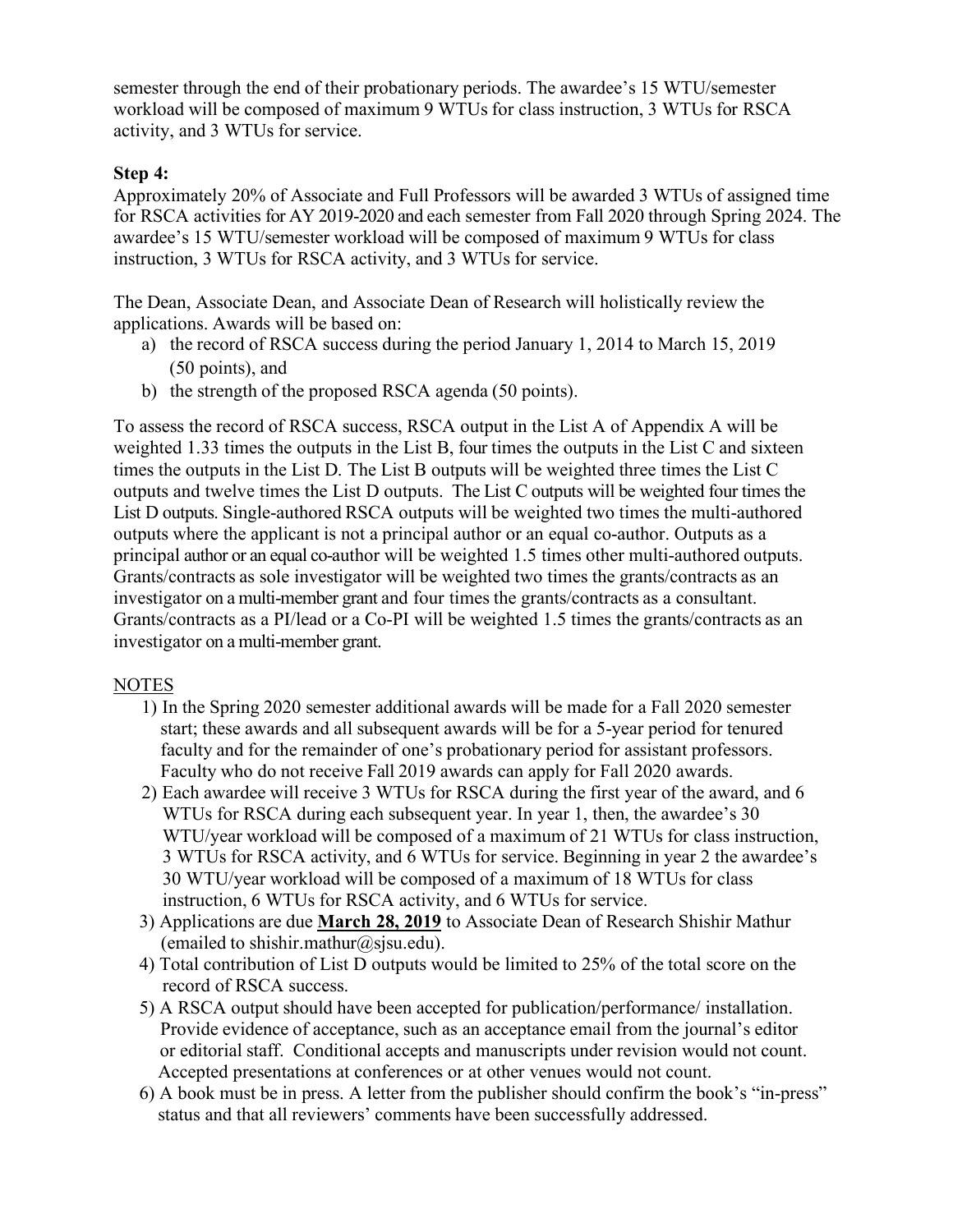- 7) RSCA output data must be submitted by all awardees annually to retain eligibility throughout the award period.
- 8) All approved projects will be reviewed during the third year to verify that the awardee's RSCA agenda is on track. The methodology for the formal review is still TBD, but will be transparent and based on an assessment of progress toward the RSCA agenda submitted with the application and the RSCA metric data submitted annually. The review will contain an element of field-appropriate extramural validation of the quality of the RSCA products. In most cases the outcome of the formal review will be that there is no change in the award. If, however, there has not been adequate progress on the RSCA agenda nor adequate productivity according to the college-specific RSCA metric, then the Dean may recommend to the Provost that the remaining years of the Faculty RSCA Assigned Time award be rescinded. There will be an appeals process before a final determination is made.
- 9) While in year 1 of this program faculty administrators (i.e. department chairs, program directors, and associate deans) were not eligible, these faculty *are* eligible in the current and future cycles. However, not all faculty administrators have the ability to accept assigned time. If a faculty administrator does receive this RSCA award, it may be configured in a variety of ways that could include the following: a) A faculty administrator who is teaching, could accept the award as assigned time in place of some or all of the teaching up to the awarded amount; b) A faculty administrator could delegate a portion of his/her administrative duties to another faculty member who would receive the assigned time equivalent to the faculty administrator's university RSCA program award to carry out these administrative duties; c) A faculty administrator could accept the university RSCA award as a grant equivalent to the cost of the assigned time. The funds for this grant would be held in an account to be used at the faculty administrator's discretion, provided that it is in direct support of his/her RSCA activities (operating expenses, student assistants, travel, instrumentation, etc.). Any financial award through this program may *not* be taken as salary by the faculty administrator. A faculty administrator wishing to apply to this program should discuss the proposal for how the award would be configured, if awarded, with the Dean prior to submission of the application. The Dean has the responsibility for approving any such proposal and the written approval should be submitted with the application.
- 10) Department Chairs will be provided a list of all applicants from their department for informational purposes. The applicants do not have to obtain their Department Chair's approval to apply for this Program.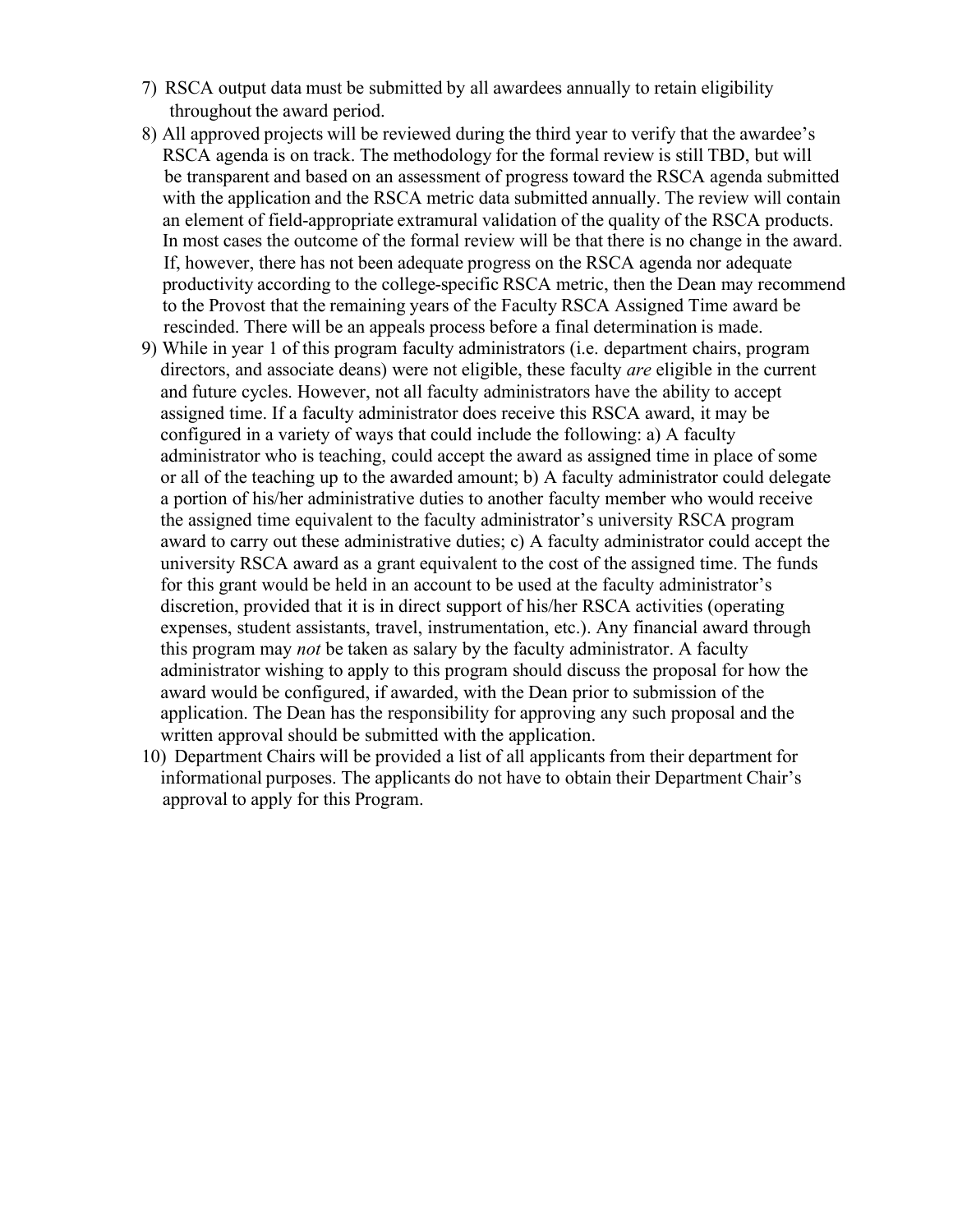# **CoSS RSCA Assigned Time Program—Fall 2019 to Spring 2024 COVER SHEET**

**Name:** 

**Rank** (Assistant/Associate/Full Professor):

**Department**:

**College**: College of Social Sciences

 **Date of appointment to the University** (Month/Year):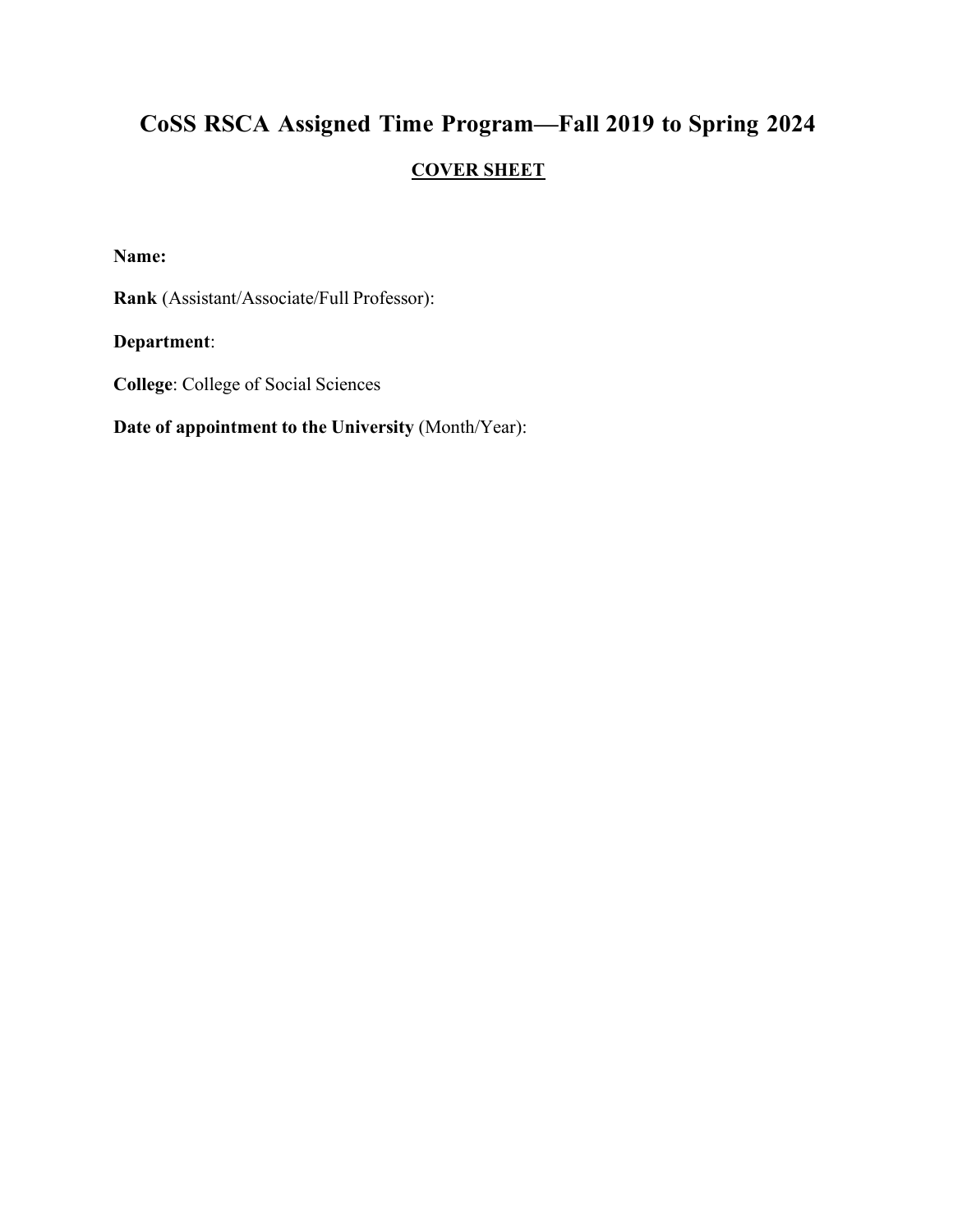## **Criteria for Minimum RSCA Activity Appendix A**

 **During the period January 1, 2014 to March 15, 2019, any ONE from the following list (List A):** 

1. Scholarly Books (not edited)

### **Or**

## **During the period January 1, 2014 to Mach 15, 2019, any ONE from the following list (List B):**

- 1. Documentary equal or longer than 30 minutes as a director or as a director/producer. Documentary should have undergone some vetting process (e.g. adopted in classes, bought by libraries, aired on TV, reviewed in journals, etc.)
- 2. Performance equal to or longer than 75 minutes as author / playwright (new or major revisions). Performance should be produced by a premiere venue (i.e., LORT theatre or equivalent) and be peer reviewed and/or reviewed by a major media publication.
- 3. Performance equal to or longer than 75 minutes as author / playwright (remounts). Performance should be produced by a premiere venue (i.e., LORT theatre or equivalent) and be peer reviewed and/or reviewed by a major media publication.

## **Or**

## **During the period January 1, 2014 to March 15, 2019, any TWO from the following list (List C):**

- 1. Scholarly Books (edited)
- 2. Hand/Trade/Text Books
- 3. Book Chapters
- 4. Journal Articles (in peer-reviewed academic journals)
- 5. Conference Proceedings (full paper)
- 6. Review Articles/Literature Review Articles/State of the Field Review Articles
- 7. Peer-reviewed Invited Articles and Essays
- 8. Critically- or Peer-reviewed Research Reports, White Papers, Technical Papers, and Cases
- 9. Critically- or Peer-reviewed Performances (new or major revisions): Performance with a sole or leading role (e.g. director or playwright)
- 10. Critically- or Peer-reviewed Performances (new or major revisions): Performance as a dramaturg or performer
- 11. Peer- or Critically-reviewed Performance Remounts: Performance with a sole or leading role (e.g. director or playwright)
- 12. Peer- or Critically-reviewed Performance Remounts: Performance as a dramaturg or performer
- 13. Peer- or Critically-reviewed published plays
- 14. Documentary less than 30 minutes long as director or as director/producer. Documentary should have undergone some vetting process (e.g. adopted in classes,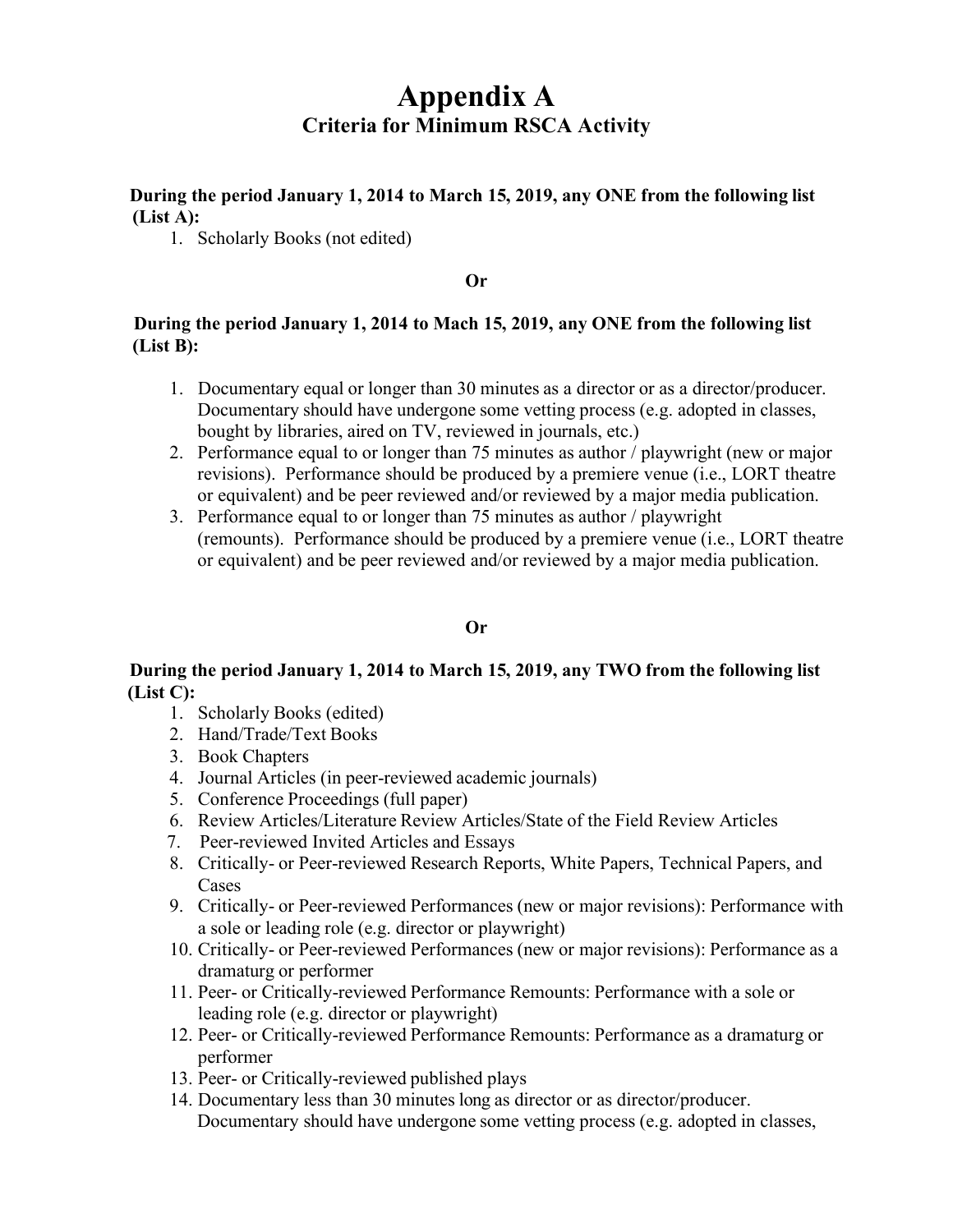bought by libraries, aired on TV, reviewed in journals, etc.)

- 15. Exhibitions: Peer- or critically-reviewed
- 16. External RSCA Grants & Contracts equal or larger than \$5,000

### **Or**

## **During the period January 1, 2014 to March 15, 2019, any ONE from the List C and any FOUR from the following list (List D):**

- 1. Encyclopedia Entries
- 2. Book reviews
- 3. National and International Conference Presentations\*
- 4. Regional Conference Presentations\*
- 5. Presentations of Research to Community Partners and other Clients\*
- 6. Presentations of Professional Practice to Community Partners and other Clients\*
- 7. Other Invited RSCA Talks\* (does not include talks within SJSU that are given to students in a class or to the applicant's department faculty and/or students)
- 8. Critically- or Peer-reviewed Performances (new or major revisions): Performance with a major consulting role (e.g. production consultant, script consultant, or cultural consultant)
- 9. Peer- or Critically-reviewed Performance Remount: Performance with a major consulting role (e.g., production consultant, script consultant, or cultural consultant)
- 10. Other Peer- or Critically-reviewed RSCA Outputs (e.g., podcasts, streaming, YouTube videos, apps, and installations; poetry, novels, manga, and cartoons; paintings, musical compositions, sculptures, and mixed-media collages)
- 11. External RSCA Grants & Contracts smaller than \$5,000
- 12. Internal RSCA Grants & Contracts (not including sabbatical leave, difference-in-pay leave and professional leave)

Note: for RSCA outputs marked "\*", each output should have distinct content. For example, multiple conference presentations with same or very similar content should be counted one time only.